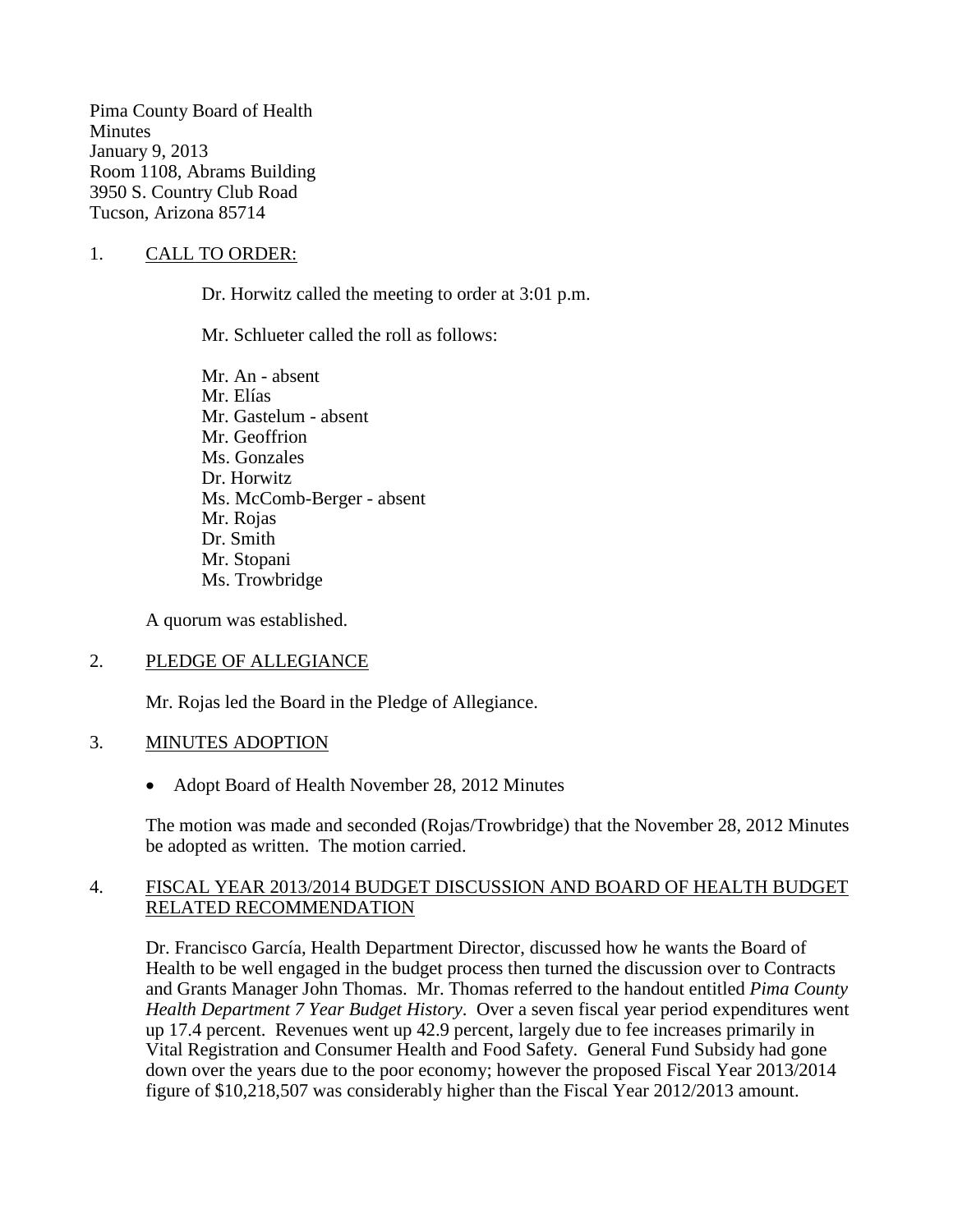Grants were discussed briefly. Grant funds are considered separately from the rest of the budget because they are considered budget neutral, money in for specific contractually mandated services provided. Grant funding has gone down 16.2 percent over the seven-year period. It was pointed out that some grants have been very stable over the years, while others, like the large Communities Putting Prevention to Work grant the Department had, are short term. Dr. García asserted that he is committed to actively pursuing grant funding.

Discussion turned toward the other budget handouts. Dr. García called attention to the performance measures on the *Program Summary* handout, which show the human services the budget provides. Beginning with the 2013/2014 Fiscal Year, County Finance is breaking the Pima Animal Care Center (PACC) budget out separate from the rest of the Health Department. Two separate budget detail handouts were provided to the Board. The non-PACC budget detail showed an increase of over \$300,000 for drugs and pharmaceuticals. This increase is to purchase vaccine. The proposed 2013/2014 PACC budget is roughly \$1.4 million higher than PACC's current adopted budget.

Dr. García said the proposed budget is sufficient and pointed out that it does not require a draw down from the Health Fund as was required in recent years. Mr. Elías made it a point to acknowledge Deputy County Administrator Jan Lesher's persistent efforts to ensure the Health Department was properly funded. The total proposed County portion of the Health Department Fiscal Year 2013/2014 budget, including the Pima Animal Care Center, is \$19,487,080. In addition the Grants and Contracts portion of the budget is estimated at \$8,751,000. The County Administrator's recommended budget is due to the Board of Supervisors on April 26, 2013, with the final budget adoption scheduled for June 18.

The motion was made and seconded (Rojas/Trowbridge) that the Board endorse the proposed Health Department Fiscal Year 2013/2014 budget as presented, and that the President send a letter to the Board of Supervisors conveying the endorsement. The motion carried unopposed. Mr. Elías abstained from the vote.

### 5. BOARD OF HEALTH IDENTIFICATION BADGES

Dr. Horwitz stated the Board has been trying to secure some form of identification credential to streamline access and identification for Board members assisting in exigent events. Mr. Schlueter discussed that the Board is being issued County identification badges and building access cards. Most Board members in the meeting already had picked up their access cards from the Building Coordinator prior to the meeting. The Board was provided information on who to contact in Human Resources and where to go to get their pictures taken and have their badges issued. Dr. García discussed that the identification badges will help bring Board members into Health Department facilities so they can become more informed about the Department.

#### 6. DISCUSSION ON BOARD OF HEALTH PARTICIPATION IN HEALTH DEPARTMENT PLANNING

Dr. García said he wants people to view the Health Department as transparent and as a valuable contributor to the quality of life in Pima County; and to accomplish this the Department must be receptive to feedback. He proposed having Division Managers regularly